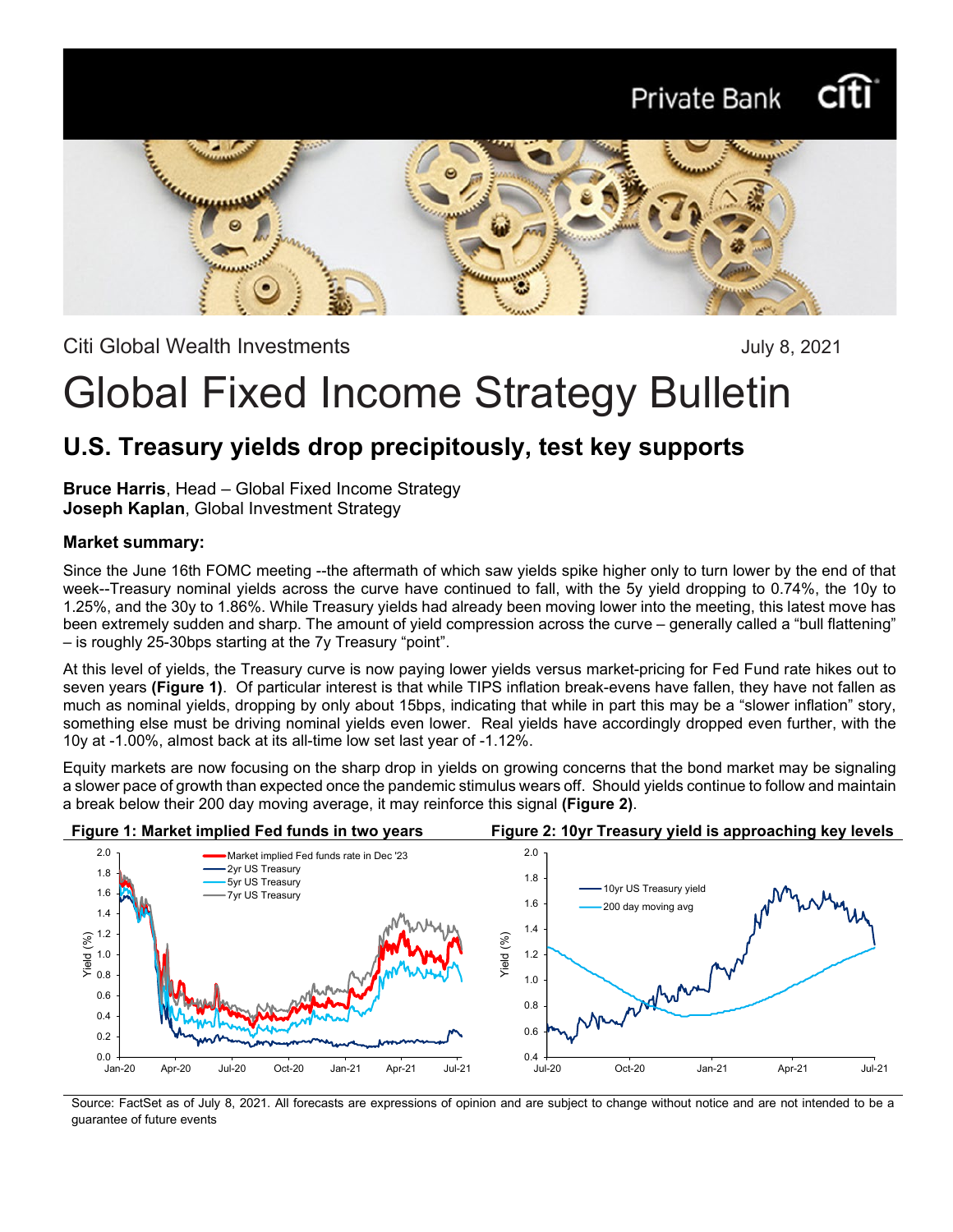### **Contributing factors:**

There is no single factor that, in our view, satisfactorily explains why Treasury bonds suddenly started moving up in price, but broadly speaking there are probably two "categories" of reasons.

The first category is "fundamental" macroeconomic considerations, specifically that the pace of growth in the economy, inflation indicators, and employment as measured by various data releases appears to be slowing from the initial "reopening phase" of the economy back in early 2021. This is not to say that growth is slowing quickly, it's not, but rather that when the market at its peak in April was pricing the 10y at 1.75%, it was likely expecting continued economic reacceleration, which subsequently has not proven to be the case. There are many economic data points which bear out this deceleration but the combination of the June unemployment report and June ISM Services report **(Figure 3)** appeared to have triggered fairly heavy trading in the immediate aftermath of their release. A second possible fundamental concern that may be influencing growth expectations is the increase in the "Delta variant" for COVID, with reports circulating that even with two vaccinations, countries such as Israel were experiencing some level of "breakthrough" illness, while in the US there is increasing focus on the variant particularly in states with lower vaccination rates. A third possible contributing fundamental reason may be slowing growth in China, which has held its interest rates higher in an effort to de-leverage speculative pressures within the economy.

Both US economic surveys were released just around July 4<sup>th</sup> weekend (effectively a 4-day holiday in the US), while widespread reports on vaccine efficacy against the Delta variant in Israel first started circulating at the end of June and really increased in July (at the same time the US Government was increasing communication on the need to get vaccinated). The impact of all of this news flow leading to a possible re-evaluation of growth prospects brings us to the second set of reasons that yields likely dropped so quickly, which might generally be described as "technical".

- **Liquidity**: Most of the "move" in the curve has occurred this month July which has only been 3 ½ trading days in the US. Of the 10y yield's 33bps drop from its peak post-FOMC, 19bps was since July  $2^{nd}$ . While markets may be re-pricing growth, the move seems extended given just a few data points on which to base this repricing, and even with the backdrop of the delta variant as a potential "fat tail" risk.
- **Short positioning**: While we have discussed this before, it appears that once again that, Commodity Trading Advisors (CTAs) were "stopped out" and flipped from being short Treasuries to long Treasuries at various price levels as bond prices moved higher.
- **Global negative rates**: We have often discussed the differential in global rates as a "draw" for foreign rate investors to buy US Treasuries **(Figure 4)**. With the ECB still focused on providing extraordinary levels of accommodation by buying European government bonds, and the Bank of Japan owning almost 40% of its country's government debt, the only positive interest rate that is broadly accessible to investors remains in the US. Foreign investors can pick up between 50-100bps by buying US Treasuries and swapping them back into their home currencies.
- **Bank demand:** Commercial and Industrial loan balances continue to decline. Over the past month, business loans declined by over \$70bn. Banks remain flush with deposits, so they purchased almost \$50bn in securities, primarily Treasuries and MBS. This trend is unlikely to reverse as long as the Fed maintains its \$120bn/month in bond purchases, as that is creating new deposits which banks must re-invest.
- **Lack of new Treasury supply**: In the midst of these demand factors is a lack of new Treasury supply. The US Treasury only auctioned shorter-term bonds and bills in the latter half of June, and thus far in July has only auctioned bills.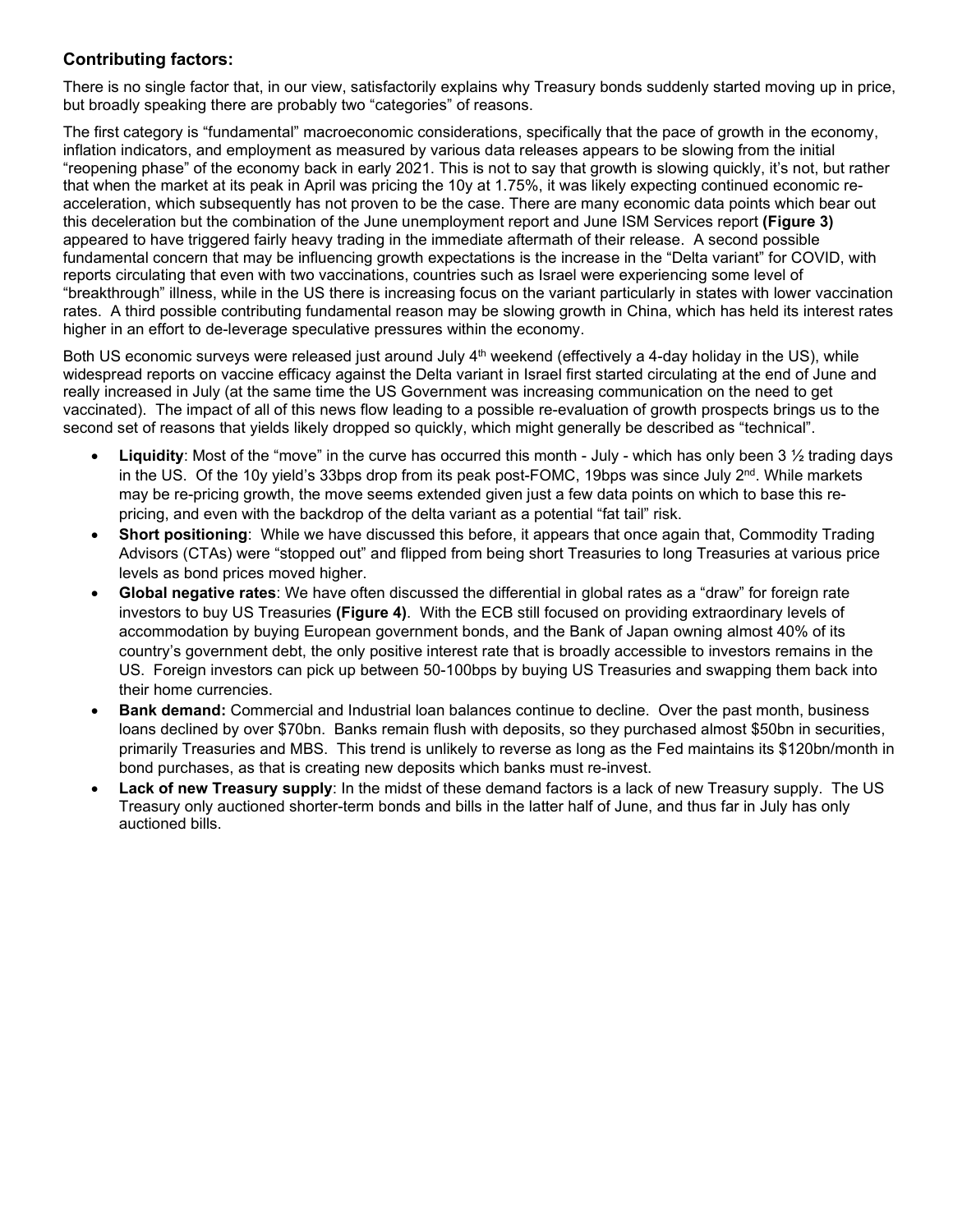

**Figure 3: ISM services Purchasing Managers' Index Figure 4: UST yield premium vs Japan & German (PMI)**

Source: Haver Analytics as of July 8, 2021. Indices are unmanaged. An investor cannot invest directly in an index. They are shown for illustrative purposes only and do not represent the performance of any specific investment. Past performance is no guarantee of future results. Real results may vary.

#### **What's next?**

The current level of rates poses a dilemma of sorts for the Federal Reserve. Although nothing was formally announced at the June FOMC meeting, the shift in higher inflation expectations and move in the "dot plot" conveyed a more "hawkish" Fed, with an official announcement of a reduction in monthly bond purchases ("tapering") expected by the market in late summer/early fall. However the Fed must now determine if the reaction in bonds (and equities, should today's move lower extend) portend a genuine growth scare being increasingly priced by markets, or is "Quantitative Easing" (QE) – the Fed's monthly bond purchases - creating a "technical" of excess liquidity that is in turn pushing down yields and sending an incorrect slow growth signal?

We think the Fed will determine that, while growth is indeed decelerating, the current continued pace of QE should be reduced, even if some view this initially as "hawkish". The reason for the necessity of this reduction is two-fold. First, as discussed above, the economy is no longer absorbing all of the QE that is being provided as deposits are being reinvested back in Treasuries (or in the case of money-market funds, back at the Fed itself via its overnight reverse-repo program. This "technical" may in turn be driving rates lower. Second, lower rates – especially negative real rates – will over time result in continued inflationary price increases. While much of the inflationary impulse in the first quarter appears to have peaked (or at least plateaued), the sustainability of overall higher inflation levels may increase if rates stay negative for an extended period of time. While inflation averaging over 2% is a stated policy goal of the Fed (and as of today, the ECB as well), inflation running much higher than that for long is not. Somewhat paradoxically, as we see today lower rates might also signal to investors that growth is declining, which can create a self-reinforcing psychology leading to lower investment and hiring. In short, given the current pace of QE, it's difficult for the market to get a clear read on just what exactly the lower rates may be pricing.

This is probably why the Fed, and Treasury Secretary Yellen, repeatedly stated this past spring that they were comfortable with higher long-term yields, albeit not extremely high yields. A steeper yield curve and one with an absolute yield level that allows the Fed to raise rates conveys both discipline against future inflation increases above the 2% average, and a growing economy that can absorb higher rates. Accordingly, as monthly inflation numbers remain elevated and the labor market tightens over the summer, we expect that the Fed will announce a taper in the fall. While the Treasury market may shorter-term trade on the technical factors discussed above, we think that additional supply combined with a broadened reopening of the economy will move 10y Treasuries back into the 1.50%-2% range.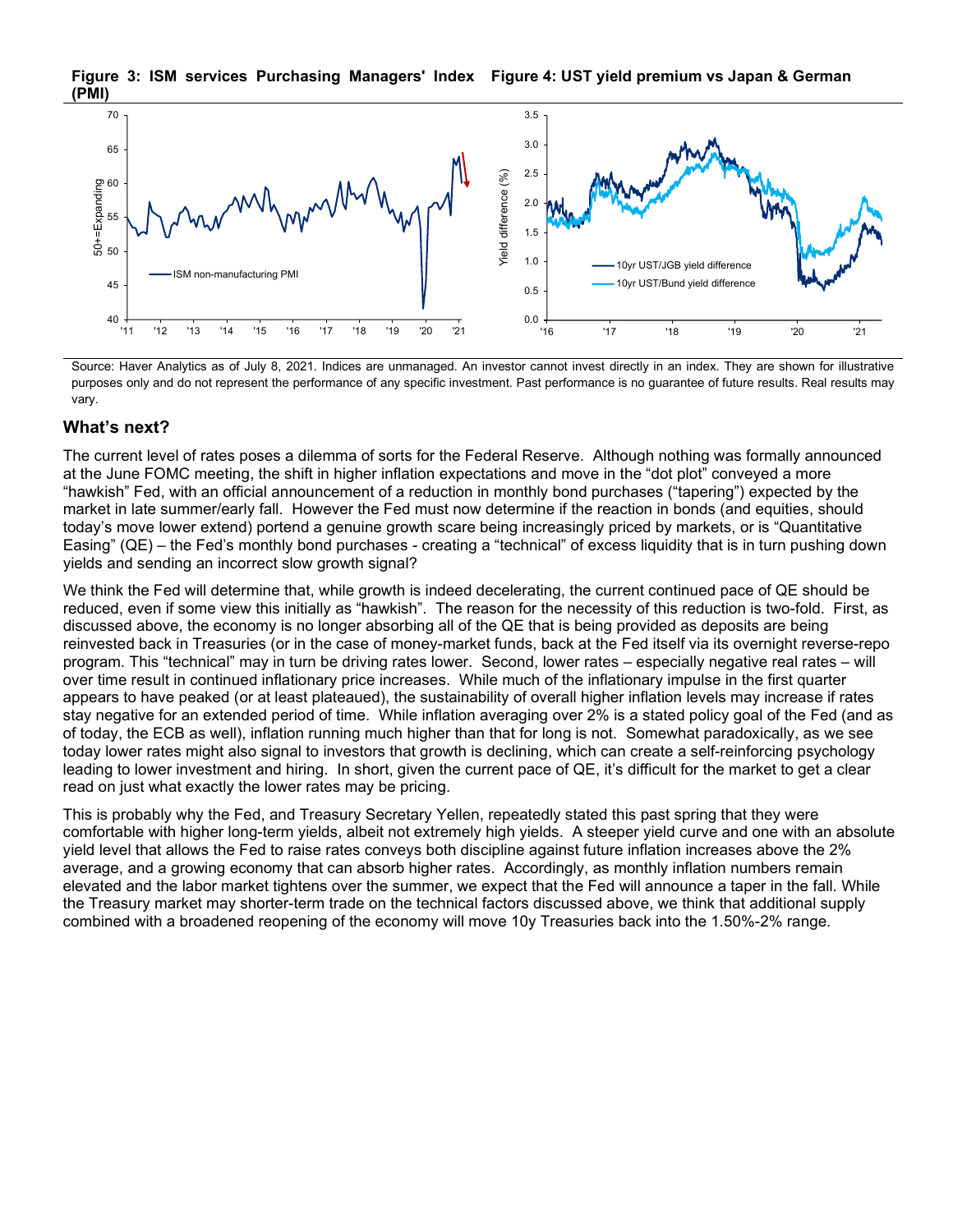### MID-YFAR OUTLOOK 2021

## Traveling to the post-COVID world New portfolios for a new economy

### Find out more



### **INVESTMENT PRODUCTS: NOT FDIC INSURED · NOT CDIC INSURED · NOT GOVERNMENT INSURED · NO BANK GUARANTEE · MAY LOSE VALUE**

**This email contains promotional materials. If you do not wish to receive any further promotional emails from Citi Private Bank, please emai[l donotspam@citi.com](mailto:donotspam@citi.com) with "UNSUBSCRIBE" in the subject line. Email is not a secure environment; therefore, do not use email to communicate any information that is confidential such as your account number or social security number.**

Announced in January 2021, Citi Global Wealth ("CGW") is comprised of the wealth management businesses of Citi Private Bank and Citi's Global Consumer Bank. Through these businesses, CGW delivers Citi's wealth solutions, products and services globally. The unified management and delivery of CGW's wealth strategy represents a further commitment by Citi to become a leading global wealth business. Citi Global Wealth Investments ("CGWI") is comprised of the Investments and Capital Markets capabilities of Citi Private Bank, Citi Personal Wealth Management and International Personal Bank U.S.

Citi Private Bank and Citi Personal Wealth Management are businesses of Citigroup Inc. ("Citigroup"), which provide clients access to a broad array of products and services available through bank and non-bank affiliates of Citigroup. Not all products and services are provided by all affiliates or are available at all locations. In the U.S., investment products and services are provided by Citigroup Global Markets Inc. ("CGMI"), member FINRA and SIPC, and Citi Private Advisory, LLC ("Citi Advisory"), member FINRA and SIPC. CGMI accounts are carried by Pershing LLC, member FINRA, NYSE, SIPC. Citi Advisory acts as distributor of certain alternative investment products to clients of Citi Private Bank. Insurance is offered by Citi Personal Wealth Management through Citigroup Life Agency LLC ("CLA"). In California, CLA does business as Citigroup Life Insurance Agency, LLC (license number 0G56746). CGMI, Citi Advisory, CLA and Citibank, N.A. are affiliated companies under the common control of Citigroup.

Outside the U.S., investment products and services are provided by other Citigroup affiliates. Investment Management services (including portfolio management) are available through CGMI, Citi Advisory, Citibank, N.A. and other affiliated advisory businesses. These Citigroup affiliates, including Citi Advisory, will be compensated for the respective investment management, advisory, administrative, distribution and placement services they may provide.

International Personal Bank U.S. ("IPB U.S."), is a business of Citigroup Inc. ("Citigroup") which provides its clients access to a broad array of products and services available through Citigroup, its bank and non-bank affiliates worldwide (collectively, "Citi"). Through IPB U.S. prospects and clients have access to the Citigold® Private Client International, Citigold® International, International Personal, Citi Global Executive Preferred, and Citi Global Executive Account Packages. Investment products and services are made available through either Citi Personal Investments International ("CPII"), a business of Citigroup Inc., which offers securities through Citigroup Global Markets Inc. ("CGMI"), member FINRA and SIPC, an investment advisor and broker–dealer registered with the Securities and Exchange Commission; or Citi International Financial Services, LLC ("CIFS"), member FINRA and SIPC, and a broker–dealer registered with the Securities and Exchange Commission that offers investment products and services to non–U.S. citizens, residents, or non–U.S. entities. CGMI and CIFS investment accounts are carried by Pershing LLC, member FINRA, NYSE, and SIPC. Insurance is offered by CPII through Citigroup Life Agency LLC ("CLA"). In California, CLA does business as Citigroup Life Insurance Agency, LLC (license number 0G56746). Citibank N.A., CGMI, CIFS, and CLA are affiliated companies under common control of Citigroup Inc.

#### [Read additional Important Information](https://www.privatebank.citibank.com/important-disclosure)

**Past performance is not indicative of future results. Real results may vary.**

**\*\*Citi and its employees are not in the business of providing, and do not provide, tax or legal advice to any taxpayer outside Citi. Any statement in this Communication regarding tax matters is not intended or written to be used, and cannot be used or relied upon, by any taxpayer for the purpose of avoiding tax penalties. Any such taxpayer should seek advice based on the taxpayer's particular circumstances from an independent tax advisor.**

MBS are also sensitive to interest rate changes which can negatively impact the market value of the security. During times of heightened volatility, MBS can experience greater levels of illiquidity and larger price movements.

Important information, including information relating to risk considerations can be found in the link above.

Views, opinions and estimates expressed herein may differ from the opinions expressed by other Citi businesses or affiliates, and are not intended to be a forecast of future events, a guarantee of future results, or investment advice, and are subject to change without notice based on market and other conditions. Citi is under no duty to update this presentation and accepts no liability for any loss (whether direct, indirect or consequential) that may arise from any use of the information contained in or derived from this presentation.